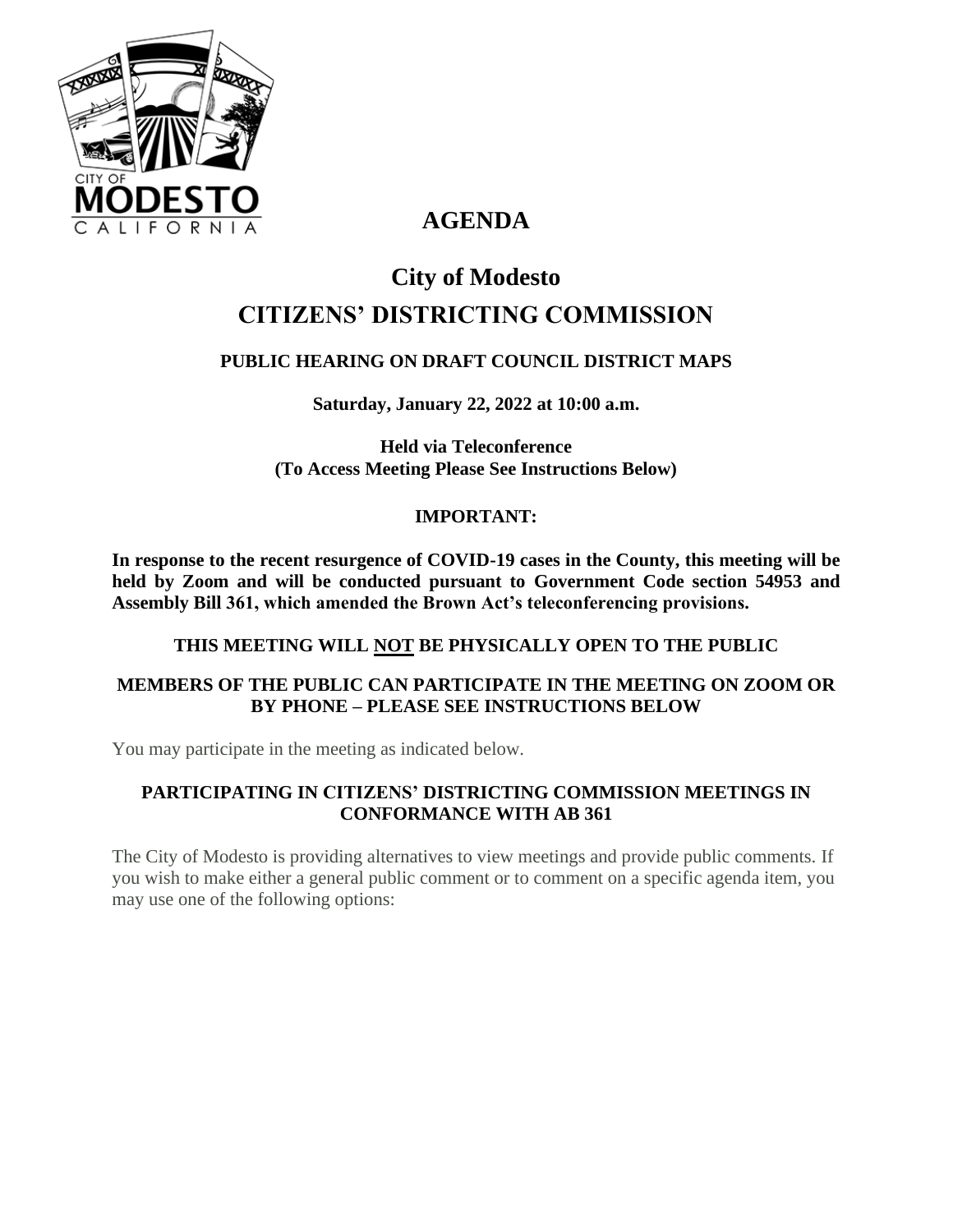#### **VIRTUAL PARTICIPATION BY ZOOM VIDEO CONFERENCING AND TELEPHONE**

#### **Zoom Participation Information**

The City of Modesto is now offering the ability to view and participate in meetings via telephonic conferencing via "Zoom" video conferencing computer technology. The meeting may be accessed through the use of Zoom.

#### **Zoom Participation by Computer or Mobile Application**

To use Zoom, you'll need to either sign-up for a free Zoom account or continue as a guest. Once you have downloaded the app onto your mobile device, joined from your web browser, or downloaded the Zoom software on your computer you will be ready for the upcoming meeting.

To join the meeting using zoom:

- 1. Visit [https://us02web.zoom.us/j/85461254593,](https://us02web.zoom.us/j/85461254593)
- 2. Enter the Webinar ID 854 6125 4593
- 3. Passcode is 592834

#### **Zoom Participation by Phone**

If you don't have a smart phone or computer to access the meeting via Zoom, you can participate by phone, by calling 1-877-853-5257 (Toll Free) and enter the Webinar ID 854 6125 4593 Passcode 592834

#### **Submitting Comments**

There are three ways to submit your comments during the meeting:

#### **Using Zoom Phone or Web Application**

- 1. Click on the "Raise Hand" feature in the webinar controls. This will notify City staff that you have raised your hand.
- 2. City staff will unmute your microphone when it is your turn to provide public comment.
- 3. A prompt will appear to confirm you would like to be unmuted and then you will have three minutes to provide public comment.
- 4. Once your public comment has ended, you will be muted again.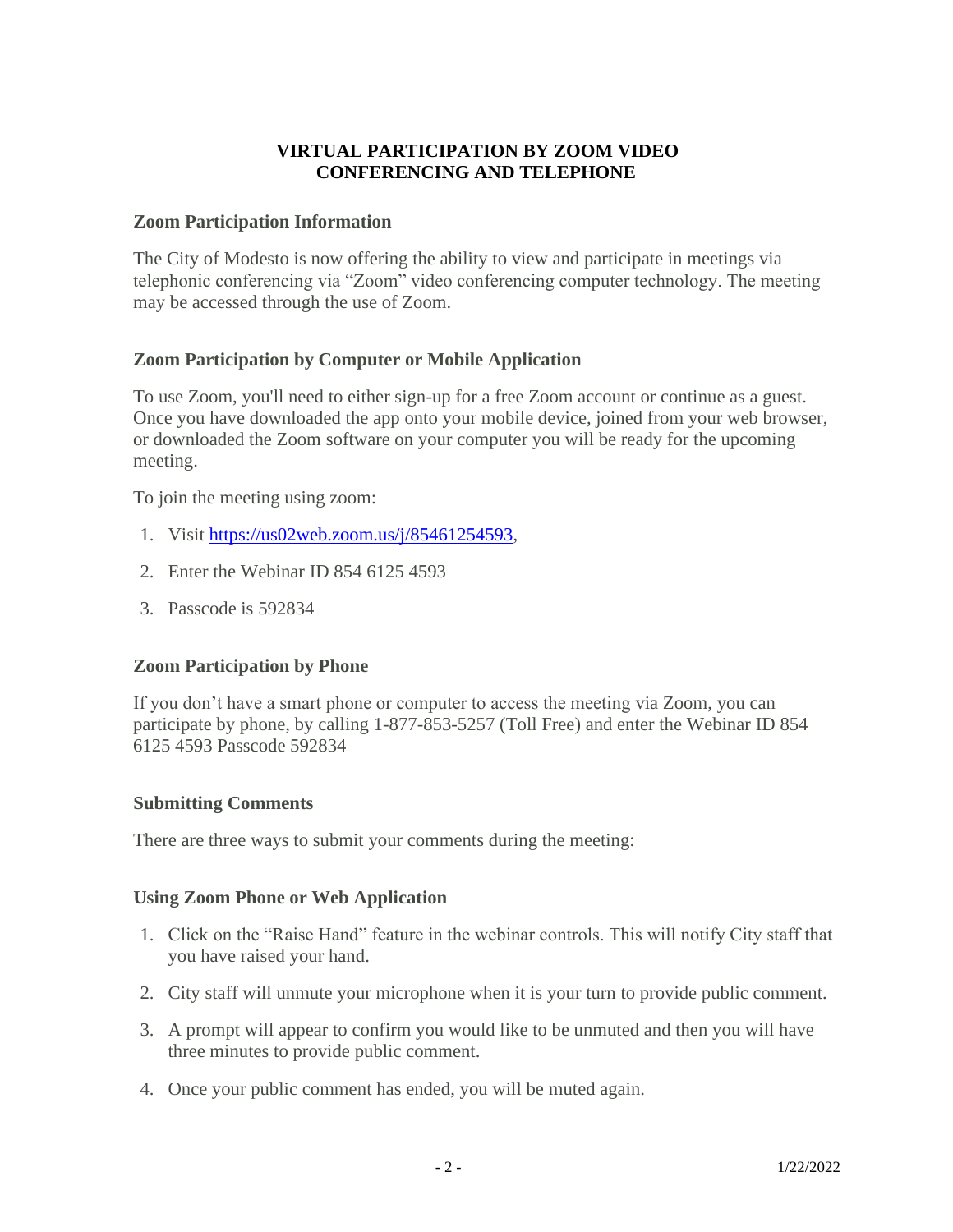#### **Using Zoom by Telephone**

- 1. Dial \*9 (star 9), this will notify City staff that you have "raised your hand" for public comment.
- 2. City staff will unmute your microphone when it is your turn to provide public comment.
- 3. You will hear "you are unmuted" and then you will have three minutes to provide public comment.
- 4. Once your public comment has ended, you will be muted again.

*Note: If your phone is unmuted, and you are unable to be heard, the host may ask that you Dial \*6 to toggle mute on/off in Zoom.*

# **By Email**

By emailing [jnunes@modestogov.com](mailto:jnunes@modestogov.com) no later than 3:00 PM on the day of the meeting and including the Agenda Item Number in the subject line. All comments will be shared with the Commission Members and placed in the record, but will not be read aloud during the meeting. Written comments must be received by 3:00 p.m. on the day of the meeting.

#### **Additional Zoom resources/support**

Please visit Zoom's website support page on helpful tips to prepare for the meeting: <https://support.zoom.us/hc/en-us/categories/201146643>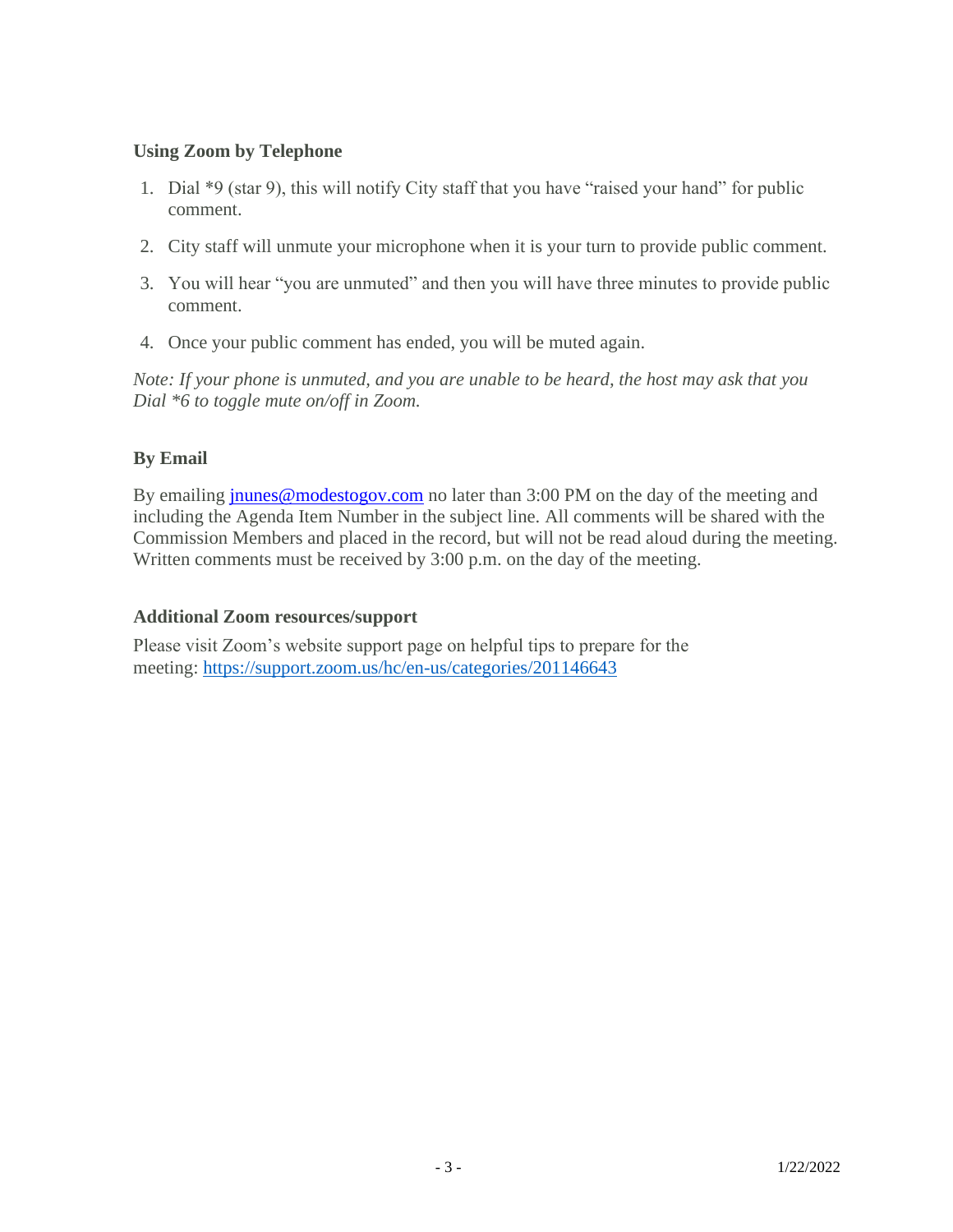#### **AGENDA**

- 1. Call to Order.
- 2. Roll Call.

Maria Basulto, Emmanuel Becerra, Aaron Anguiano, Seth Simas, Maria DeAnda, Diane Kroeze, Marsha Waggoner, Marshall Riddle, Nancy Hinton

- 3. Public Comment Period (Three-minute time limit per speaker).
- 4. Consent Items.
	- A. Consider approving minutes from the Citizens' Districting Commission's Public Hearing on Draft Council District Maps of January 19, 2022.
- 5. New Business.
- 6. Public Hearings.
	- A. Public Hearing on Draft Council District Maps
		- 1. Conduct Public Hearing on Draft Council District Maps
			- a. Presentation of Draft Maps and Community of Interest feedback
			- b. Discuss Draft Maps
			- c. Receive Public Testimony/Input
			- d. Close Public Hearing
		- 2. Commission discussion and potential direction to Staff and Consultant
- 7. Next steps and future meeting dates
- 8. Matters Too Late for the Agenda

These may be presented by members of the Citizens' Districting Commission and staff upon determination by a majority vote that an emergency exists, as defined by State law, or by a 2/3 vote that (1) there is a need to take immediate action, and (2) that the need for action came to the Commission's attention after the agenda was posted.